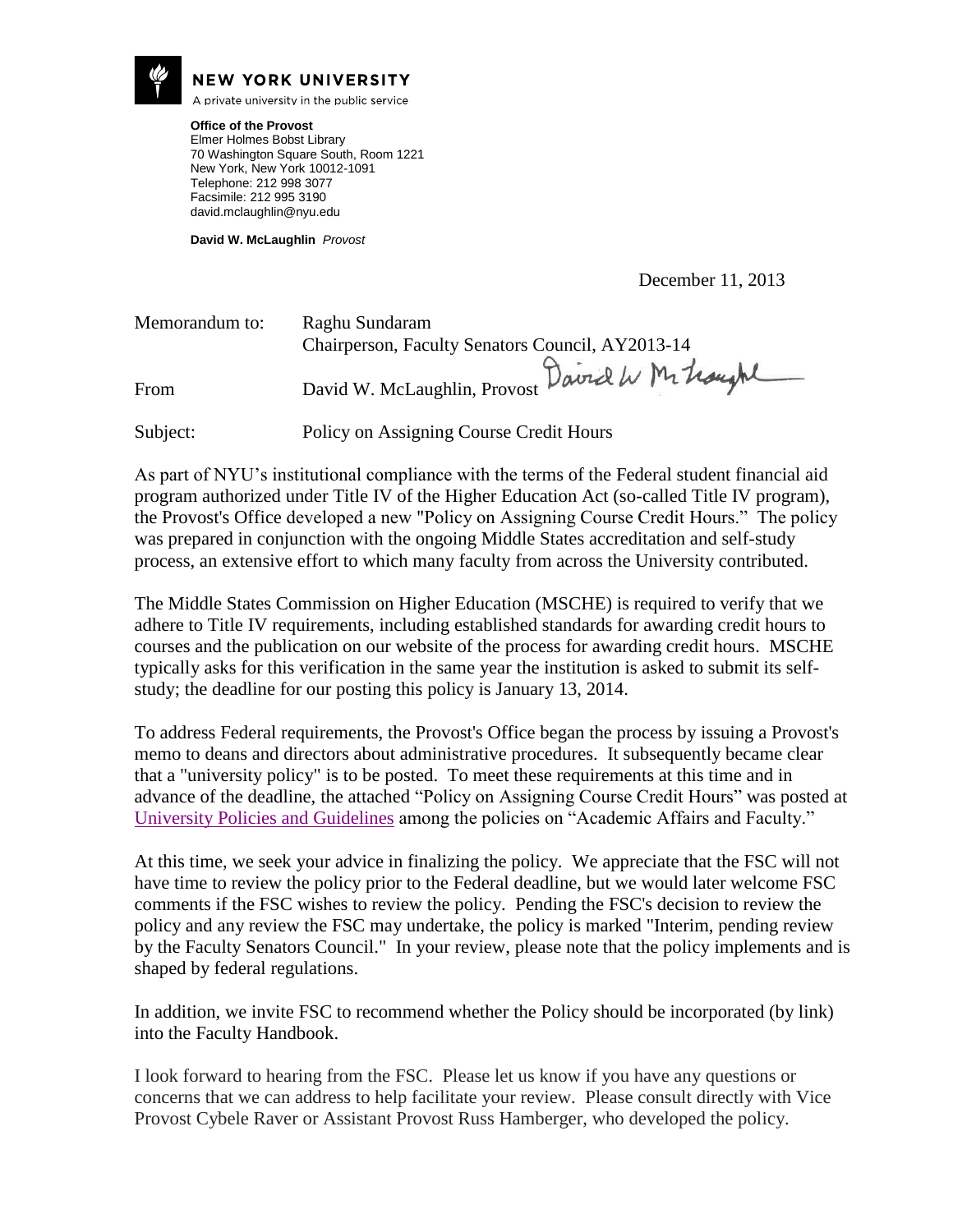Cc: Awam Amkpa, FSC Vice Chairperson Charlton McIlwain, FSC Secretary Ted Magder, Immediate Past FSC Chair Michael Dinwiddie, FSC Educational Policies Committee Chair Bonnie Brier, Senior Vice President, General Counsel and Secretary Carol Morrow, Associate Provost for Academic Operations Planning Cybele Raver, Vice Provost for Research and Faculty Affairs Barnett Hamberger, Assistant Provost for Academic Program Review

Attachment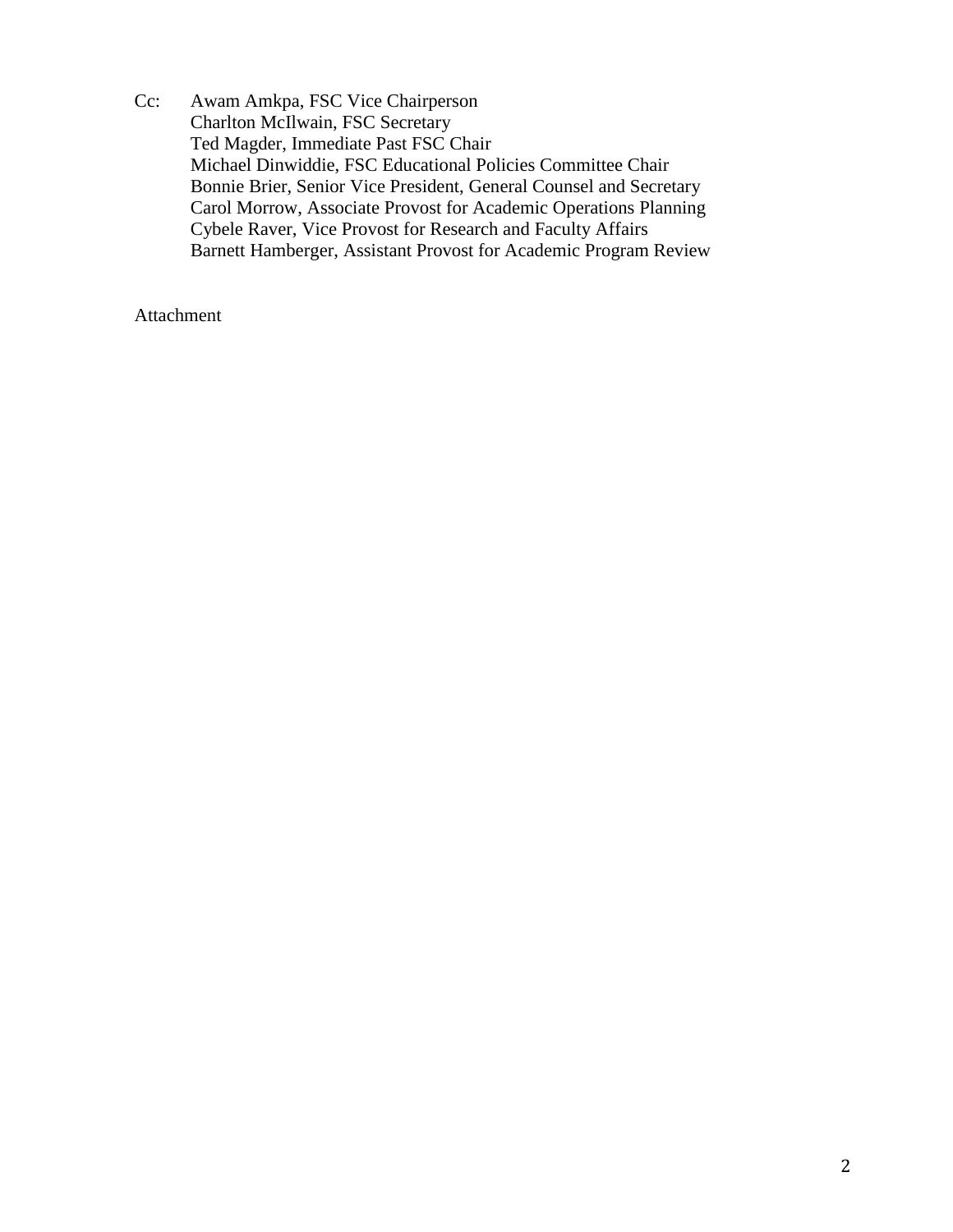| <b>Title:</b>                 | Policy On Assigning Course Credit Hours           |
|-------------------------------|---------------------------------------------------|
| <b>Effective Date:</b>        | December 11, 2013 (Interim, pending review by the |
|                               | <b>Faculty Senators Council)</b>                  |
| <b>Responsible Authority:</b> | <b>Provost</b>                                    |
| <b>Responsible Officer:</b>   | Vice Provost for Research and Faculty Affairs     |

## **PURPOSE OF THIS POLICY**

The purpose of this policy is to establish the principles and procedures by which Schools of New York University ("NYU") assign time-based credit hours to academic courses.

## **SCOPE OF THIS POLICY**

This policy applies to all Schools of NYU, which includes for purposes of this policy each NYU school, college or institute that functions similarly to a school or college [such as Institute for Fine Arts (IFA), Institute for the Study of the Ancient World (ISAW), Courant Institute of Mathematical Sciences], interschool units [such as the Center for Urban Science and Progress (CUSP)], each NYU comprehensive campus (such as New York, Abu Dhabi and Shanghai) and NYU's Global Network University sites, to the extent that it creates a course and proposes assignment of credit for that course.

# **POLICY STATEMENT**

As part of NYU's commitment to providing the best educational experience possible for our students, and to ensure compliance with applicable academic accreditation standards and legal requirements, each School of NYU must assure that it has clear procedures and that it maintains appropriate records with respect to assigning an appropriate number of credit hours per course based on the criteria set forth in this policy.

Maintaining appropriate procedures for establishing course credits has critical importance, including: for students' progress toward their degrees; for students who transfer between institutions who seek to maximize the likelihood that credits will be accepted by their new academic homes; for facilitating school credit hour review in connection with NYU's internal review and approval of programs at the graduate and undergraduate levels, including review by the Graduate Commission, the Undergraduate Curriculum Advisory Committee, and the Office of Academic Program Review; and for meeting requirements of governmental and accrediting agencies, including the U.S. Department of Education, the Middle States Commission on Higher Education, and the New York State Education Department.

### **PROCEDURES FOR IMPLEMENTATION**

Each School Dean is responsible for assuring that his or her School establishes, maintains, and follows appropriate procedures and protocols for assigning credit hours. The procedures and protocols must meet these minimum guidelines:

• Each School must maintain procedures, written and web-accessible, pertaining to the assignment of credit hours for all courses offered, regardless of the format or modality of